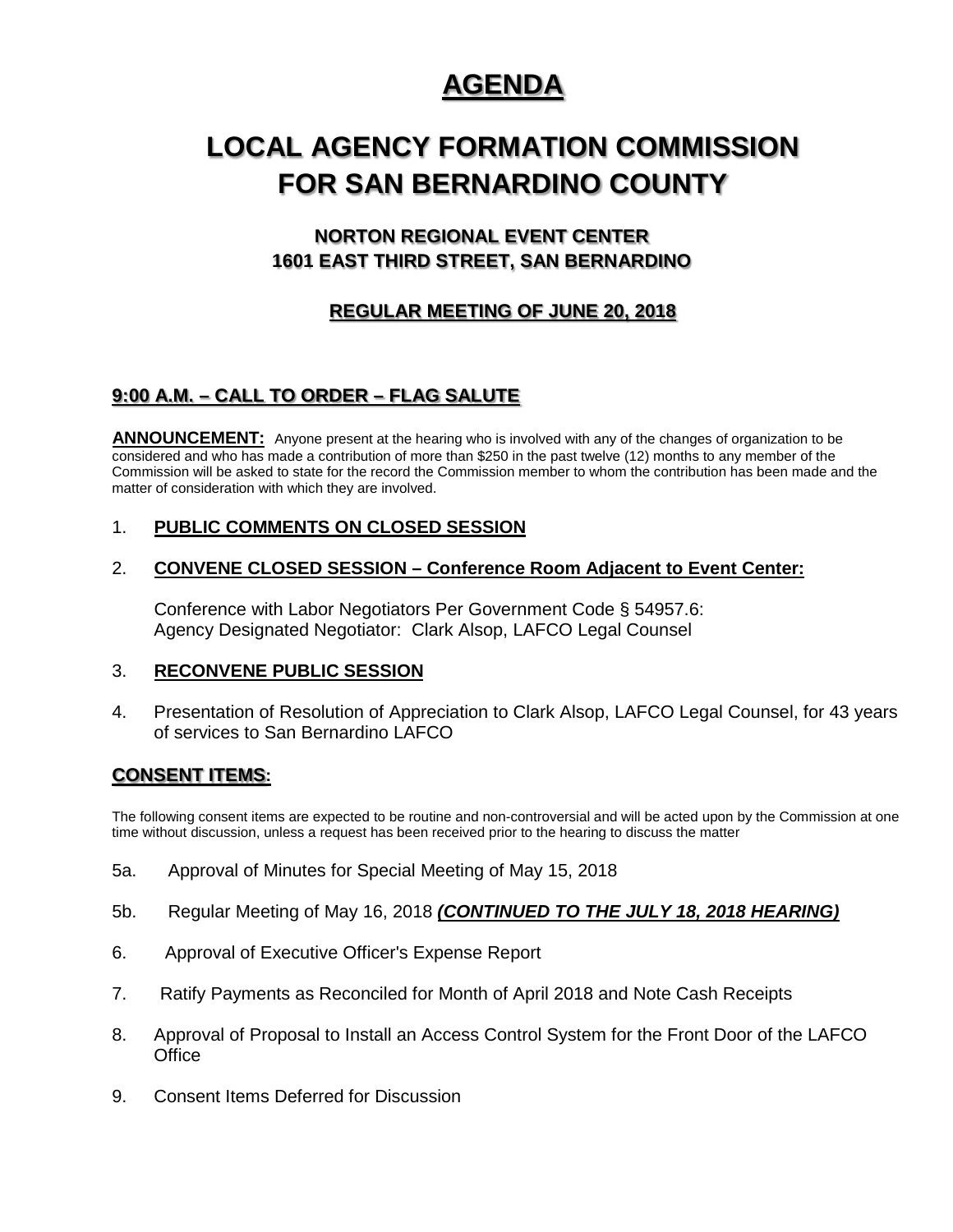#### **PUBLIC HEARING ITEMS:**

- 10. Review and Approval of Contract with Samuel Martinez as Executive Officer for the Local Agency Formation Commission for San Bernardino County effective July 1, 2018
- 11. Consideration of: (1) CEQA Statutory Exemption for LAFCO 3225; and (2) LAFCO 3225 – Sphere of Influence Amendment for the City of Loma Linda (Reduction) and the City of Colton (Expansion)
- 12. A. Consideration of: (1) Final Environmental Impact Report Adopted by the San Bernardino Valley Municipal Water District for the Sterling Natural Resource Center (SCH No. 2015101058), as a CEQA Responsible Agency for LAFCO 3226; (2) Adoption of Facts, Findings and Statement of Overriding Considerations; and (3) LAFCO 3226 – Reorganization to include Activation of the East Valley Water District Latent Services to include Wastewater Treatment, Reclamation, Disposal, and Recharge of Recycled Water
	- B. LAFCO SC#423 Request for Exemption from Provisions of Government Code Section 56133 for Settlement Agreement Provisions for East Valley Water District and City of San Bernardino/San Bernardino Municipal Water Department Exchange of Wastewater Service Territories

### **DISCUSSION ITEMS:**

13. Status Report on Continued Monitoring of Conditions Imposed by LAFCO Resolution 3190 – LAFCO 3157 Sphere of Influence Establishment for County Service Area 120 *(CONTINUED FROM THE APRIL 18, 2018 HEARING)*

## **INFORMATION ITEMS:**

- 14. Legislative Update Report
- 15. Executive Officer's Oral Report
	- a. New Proposals Received
	- b. Update on Proposals Filed with LAFCO
- 16. Commissioner Comments

(This is an opportunity for Commissioners to comment on issues not listed on the agenda, provided that the subject matter is within the jurisdiction of the Commission and that no action may be taken on off-agenda items unless authorized by law.)

#### 17. Comments from the Public

(By Commission policy, the public comment period is limited to five minutes per person for comments related to other items under the jurisdiction of LAFCO not on the agenda.)

The Commission may adjourn for lunch from 12:00 to 1:30 p.m. The Commission may take action on any item listed in this Agenda whether or not it is listed for Action. In its deliberations, the Commission may make appropriate changes incidental to the above-listed proposals.

Materials related to an item on this Agenda submitted to the Commission or prepared after distribution of the agenda packet will be available for public inspection in the LAFCO office at 1170 West Third Street, Unit 150, San Bernardino, during normal business hours, on the LAFCO website a[t www.sbclafco.org,](http://www.sbclafco.org/) and at the hearing.

Current law and Commission policy require the publishing of staff reports prior to the public hearing. These reports contain